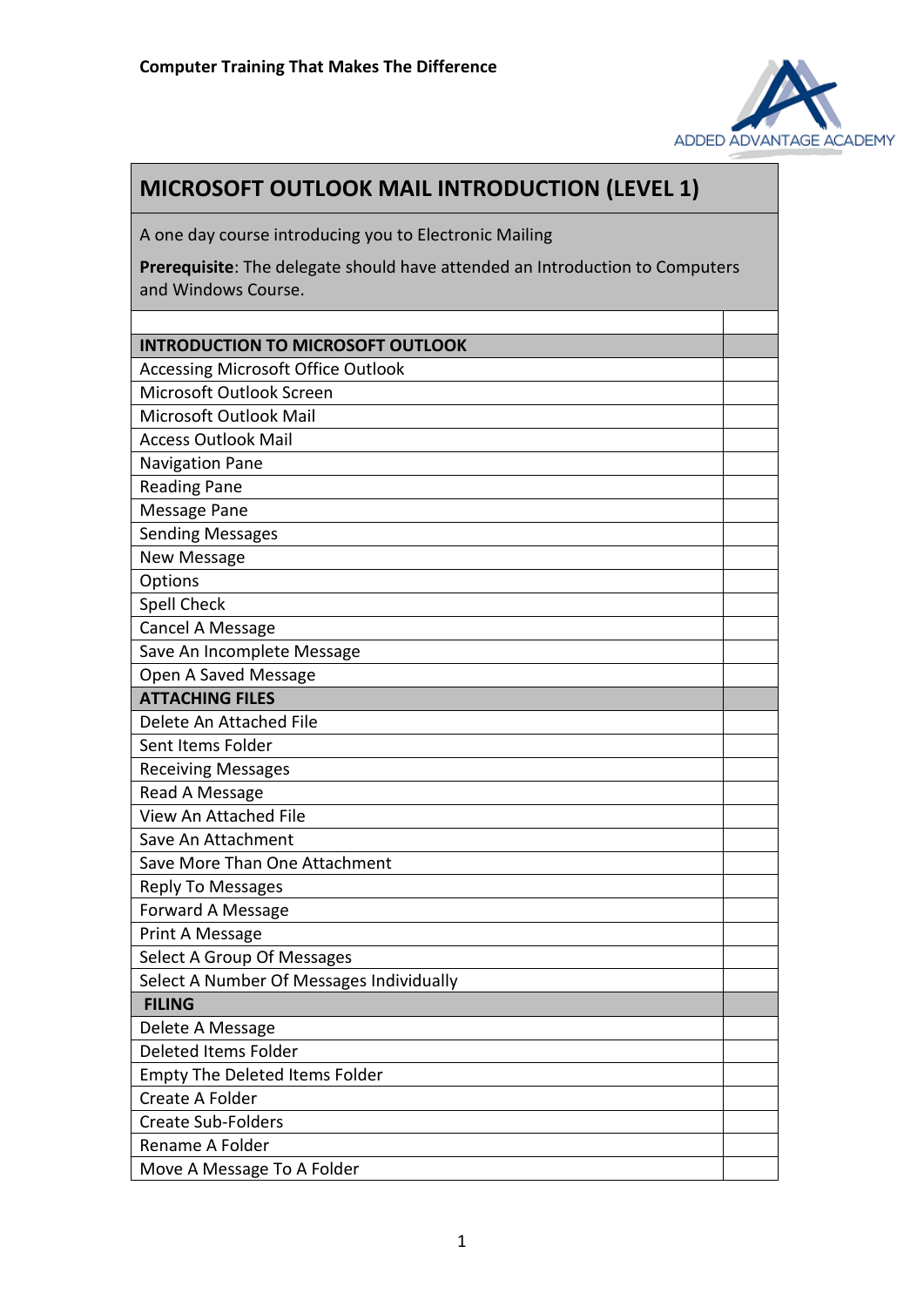

| View Messages In A Folder                                   |  |
|-------------------------------------------------------------|--|
| <b>Find Messages</b>                                        |  |
| Search Folders                                              |  |
| <b>CONTACTS</b>                                             |  |
| <b>Add A Contact</b>                                        |  |
| Adding A Contact To Your Address Book From An Existing Mail |  |
| <b>Edit A Contact</b>                                       |  |
| <b>View Contacts</b>                                        |  |
| <b>Find A Contact</b>                                       |  |
| <b>Printing Contact Details</b>                             |  |
| Delete A Contact                                            |  |
| Create A Distribution List                                  |  |
| Addressing A Message To A Distribution List                 |  |
| <b>APPENDIX</b>                                             |  |
| Signatures                                                  |  |
| Deleting A Signature                                        |  |
| Archiving                                                   |  |
| Out Of The Office Rule                                      |  |
| Default Settings                                            |  |
|                                                             |  |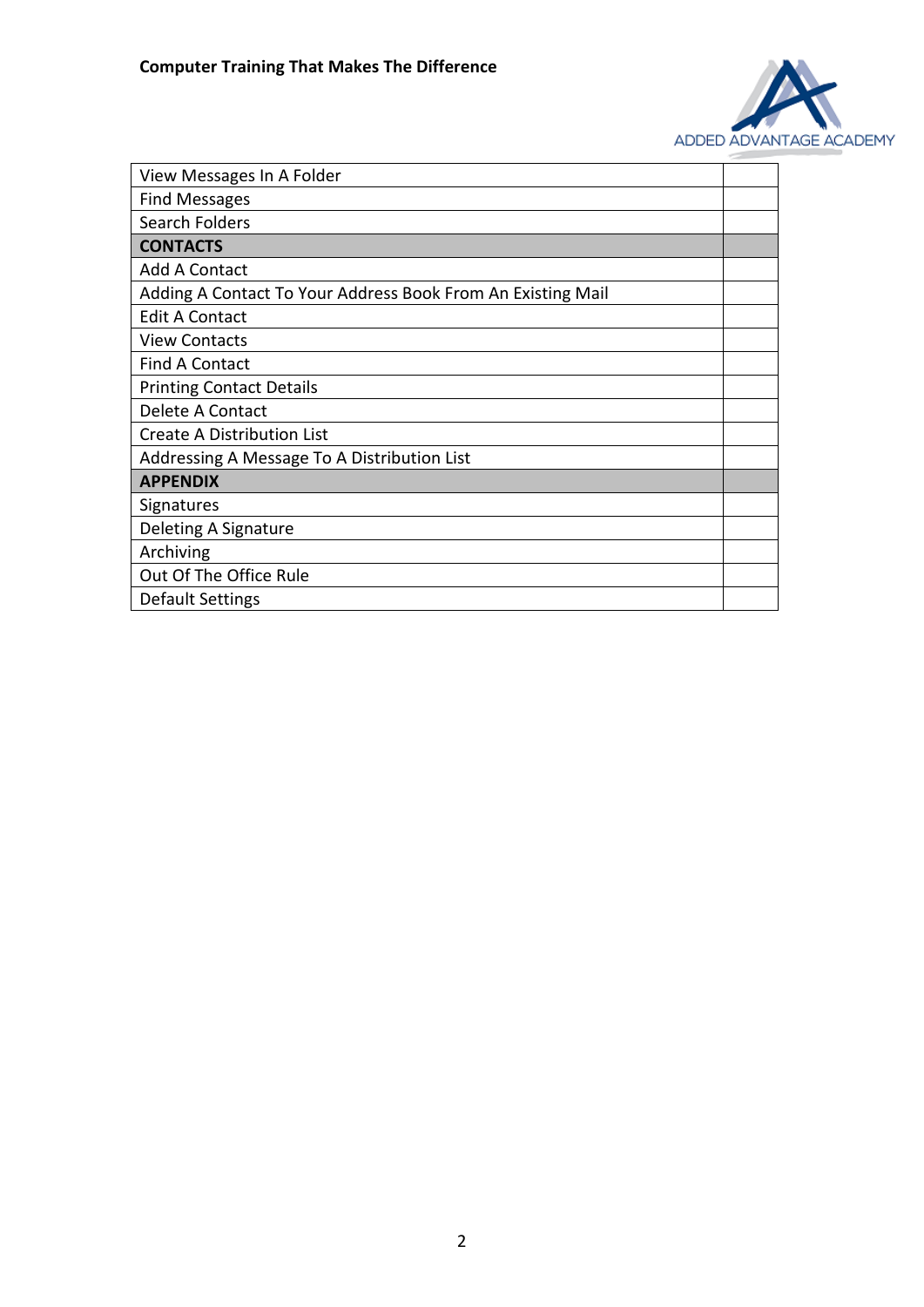

## **MICROSOFT OUTLOOK ADDITIONAL FEATURES (LEVEL 2)**

A one day course introducing you to more advanced features of mail, the calendar, contacts, tasks, notes and journal. **Prerequisite**: Participants should have attended an Outlook Mail Introduction course.

| <b>MICROSOFT ADDITIONAL FEATURES</b>                      |  |
|-----------------------------------------------------------|--|
| Switch Between Parts Of Outlook                           |  |
| <b>Additional Mail Features</b>                           |  |
| <b>Junk Mail</b>                                          |  |
| Follow Up                                                 |  |
| Flag A Message                                            |  |
| <b>Flag Complete</b>                                      |  |
| Clear Flag                                                |  |
| <b>Flagging Messages You Send</b>                         |  |
| Signatures                                                |  |
| Insert A Signature                                        |  |
| Changing The Default Signature                            |  |
| Deleting A Signature                                      |  |
| Theme / Stationary                                        |  |
| <b>Apply Existing Stationary</b>                          |  |
| Set Stationary As A Default                               |  |
| Applying Your Own Stationary                              |  |
| <b>Filter Rules</b>                                       |  |
| <b>Rules And Alerts</b>                                   |  |
| Out Of The Office Rule                                    |  |
| Turning The "Out Of Office" Rule On                       |  |
| Turning The "Out Of Office" Rule Off                      |  |
| Setting Up Rules For Incoming Messages While You Are Away |  |
| Create A Rule Using A Template                            |  |
| <b>CALENDAR</b>                                           |  |
| <b>Views</b>                                              |  |
| Switch Between The Views                                  |  |
| <b>Current View</b>                                       |  |
| Navigating Around The Calender                            |  |
| Date Navigator                                            |  |
| Change The Date                                           |  |
| <b>Scheduling Appointments</b>                            |  |
| Editing An Appointment In The Calendar                    |  |
| <b>Editing Start And End Dates/Time</b>                   |  |
| Moving An Appointment To A New Time By Dragging           |  |
| Changing The Time Period Of An Appointment By Dragging    |  |
| Copy An Appointment By Dragging                           |  |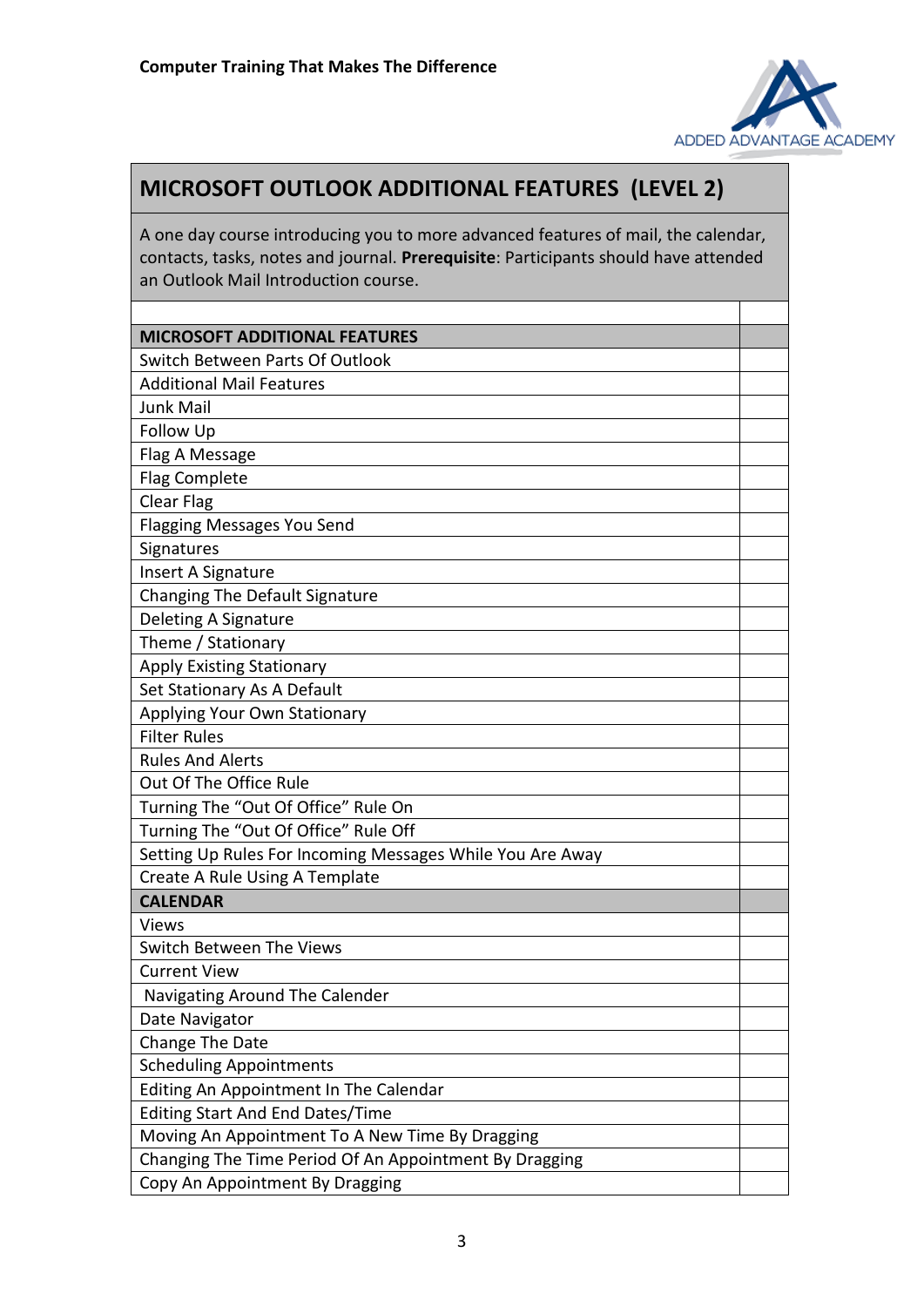

| Delete An Appointment                                       |  |
|-------------------------------------------------------------|--|
| <b>Scheduling A Reoccurring Appointment</b>                 |  |
| Events                                                      |  |
| <b>Inserting South African Holidays</b>                     |  |
| <b>Scheduling A Group Meeting</b>                           |  |
| <b>Meeting Request Message</b>                              |  |
| Reply To A Meeting Request                                  |  |
| <b>Viewing Responses</b>                                    |  |
| <b>Schedule Resources</b>                                   |  |
| <b>Sharing Calenders</b>                                    |  |
| Change The Permissions On Your Shared Calendar              |  |
| Open A Shared Calendar                                      |  |
| Create A New Calendar                                       |  |
| <b>Printing Calendars</b>                                   |  |
| <b>CONTACTS</b>                                             |  |
| <b>Add A Contact</b>                                        |  |
| Adding A Contact To Your Address Book From An Existing Mail |  |
| <b>Edit A Contact</b>                                       |  |
| Contact Follow Up                                           |  |
| <b>Track Contact Activities</b>                             |  |
| <b>Create User Defined Fields</b>                           |  |
| <b>View Contacts</b>                                        |  |
| <b>Sorting Contacts</b>                                     |  |
| <b>Filter Contacts</b>                                      |  |
| <b>Find A Contact</b>                                       |  |
| <b>Sharing Contacts</b>                                     |  |
| Change The Permissions On Your Shared Contacts              |  |
| <b>Printing Contact Details</b>                             |  |
| New Message To A Contact                                    |  |
| New Appointment With A Contact                              |  |
| <b>New Task For A Contact</b>                               |  |
| Mail Merge With Contacts                                    |  |
| Delete A Contact                                            |  |
| <b>TASKS</b>                                                |  |
| Add A New Task                                              |  |
| <b>Recurring Tasks</b>                                      |  |
| <b>Edit A Task</b>                                          |  |
| Mark A Task Complete                                        |  |
| <b>Views</b>                                                |  |
| <b>Sorting Tasks</b>                                        |  |
| <b>Filter Contacts</b>                                      |  |
| Find A Task                                                 |  |
| <b>Sending A Task Request</b>                               |  |